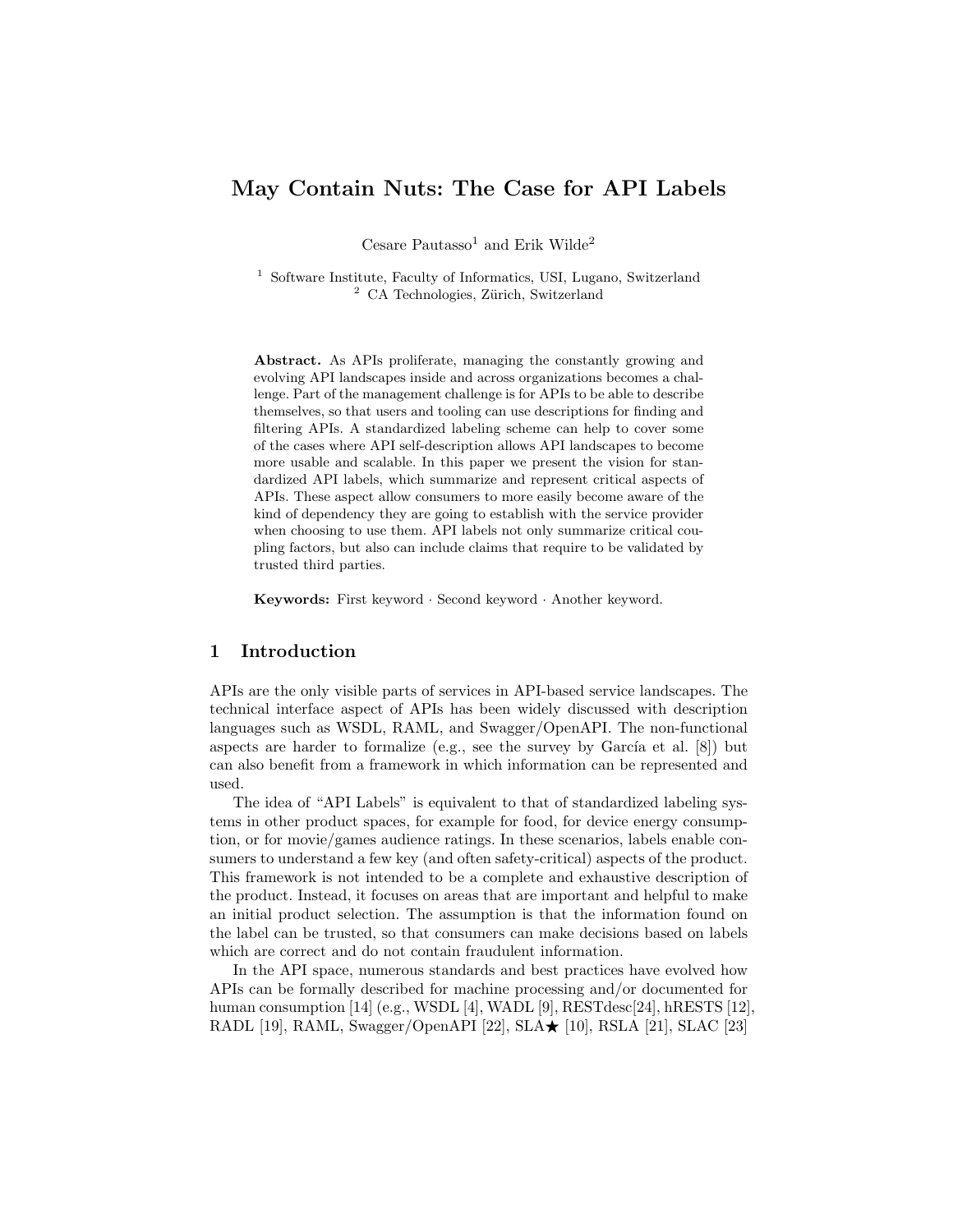just to mention a few). However, there still is some uncertainty how to best combine and summarize these, and how to use them so that API description, documentation, and labeling can be combined. This paper proposes the API Labels Framework (AFL) to introduce API labels as a synthesis of existing API descriptions combined with additional metadata which can help customers assess several practical qualities of APIs and their providers and thus be useful to reduce the effort required to determine whether an API can be worthy of consideration.

The main motivation for labeling APIs is probably not so much about a way to enable providers to put marketing labels on their APIs nor is it a way to summarize information that is already present in existing formal API descriptions. Instead, it is about providing assurances for API consumers about crucial characteristics of the service behind the API that may not be visible on its surface.

The rest of this paper is structured as follows. In Sec. 2 we present general background on labeling and related work which has inspired the current paper. In Sec. 3 we apply the concept of labeling to APIs and discuss how to use OpenAPI Link Objects and Home Documents to make API labels easy to find. We discuss the issue of how to establish trust for API labels in Sec. 4 and then introduce different label types in Sec. 5. The following Sec. 6 provides a non-exaustive set of label type examples. The problem of discovering labels and ensuring that they can evolve over time are identified in Sec. 7.2. Finally we draw some conclusions in Sec. 8 and outline possible directions for future work in Sec. 9.

## 2 Background and Related Work

Labeling helps to identify, describe, assess and promote products [13]. Branding and labeling contribute to differentiate competing products by assuring the consumer of a guaranteed level of quality or by restoring consumer's confidence after some negative publicity leading to a loss of reputation. More specifically, food labeling has also been used to educate consumers on diet and health issues [5]. Labeling can thus be used as a marketing tool [1] by providers or as a provider selection tool by consumers [2].

This work is inspired by previous work on designing simplified privacy labels of Web sites [11] based on the now discontinued P3P standard [7]. It shares similar goals to provide a combined overview over a number of "API Facts". However, one important difference is that P3P was a single-purpose specification intended to standardize everything required for embedding privacy labels. It thus had fixed methods to locate privacy policies (four variations of discovering the policy resource), fixed ways how those were represented (using an XML-based vocabulary), and a fixed set of acceptable values (also encoded into the XML vocabulary) to be used in these policies.

The work presented in this paper is bigger in scope, and on the framework level. As such, we do not authoritatively prescribe any of the aspects that P3P was defining. Instead, we are assuming that with organizations and user groups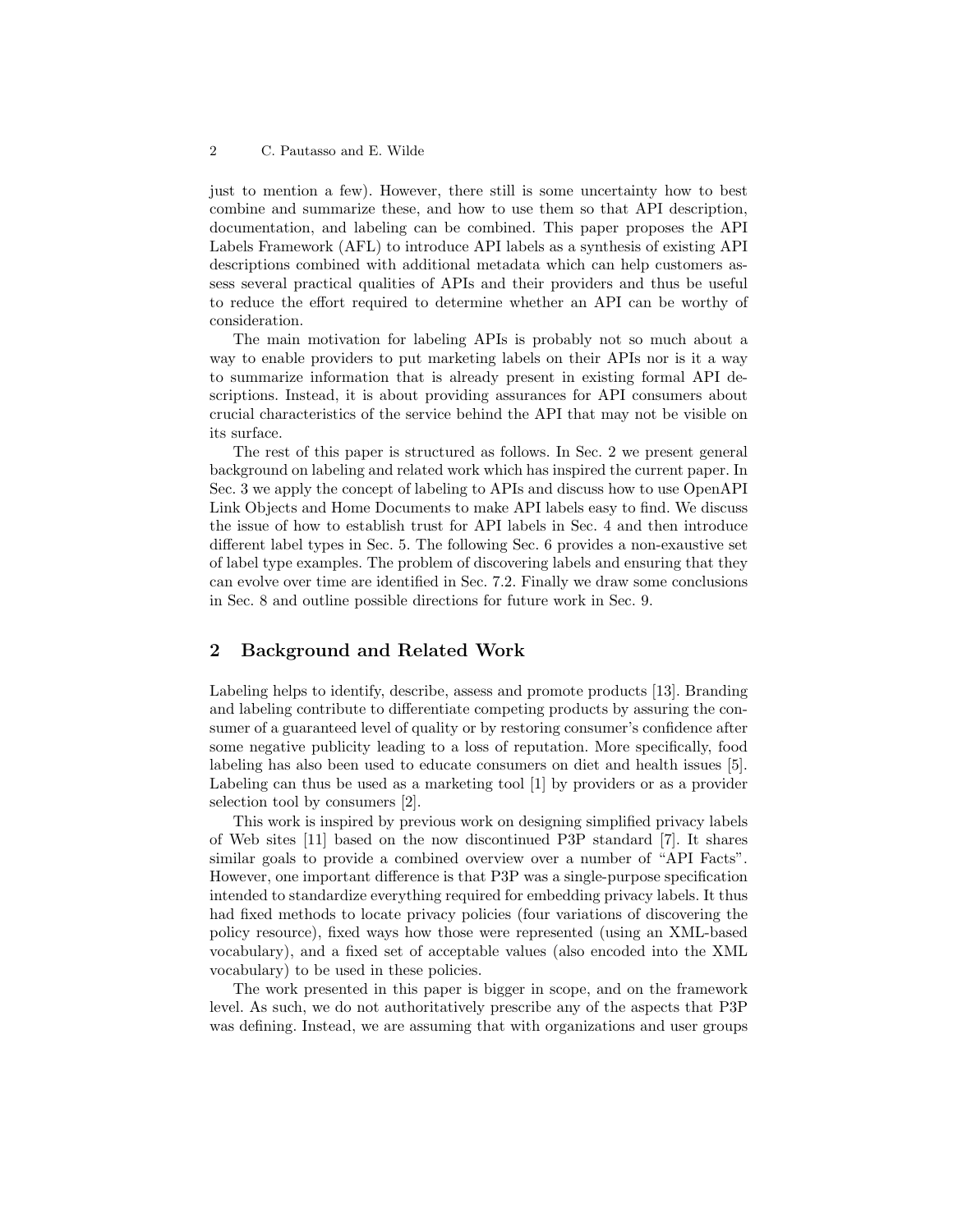using API labels, certain patterns will emerge, and will be used inside these communities. We can easily envision a future where our framework is used as a foundation to define a more concrete set of requirements, but this is out of scope for this paper, and most likely would benefit substantially from initial usage and feedback of the API label framework presented here.

## 3 Labeling APIs

The idea of API labels is that they apply not just to individual resources, but to a complete API. Many APIs will provide access to a large set of resources. It depends on the API style how APIs and individual resources relate [18]. In the most popular styles for APIs today, which are HTTP-based, the API is established as a set of resources with distinct URI identities, meaning that the API is a set of (potentially many) resources. One exception to this are RPCoriented API styles (such as the ones using SOAP, grpc or GraphQL) which "tunnel" all API interactions through a single "API endpoint". In that latter case, there is no such thing as a "set of HTTP-oriented resources establishing the API", but since we are mostly concerned with today's popular HTTP-based styles, the question of the scope of API labels remains relevant.

Applications consuming APIs are coupled to them, and the choice of API to be consumed introduces critical dependencies for consumers [17]. Consumers need to be made aware about non-functional aspects, concerning the short-term availability and long-term evolution of API resources [15]. Likewise, when a resource is made available by a different API, different terms of service may apply to its usage.

From the consumer point of view, the concept of an "API boundary" can seem arbitrary or irrelevant, or both. API consumers most importantly want to implement applications. To do so, they need to discover, select and invoke one or more APIs. However, even when from the strict application logic point of view the "boundary" between APIs may not matter (applications will simply traverse resources either driven by application logic or by hypermedia links), it still may be relevant for non-functional aspects, such as when each API resource is made available by a different provider and therefore different terms of service apply to its usage.

Generally speaking, the Web model is that applications use various resources to accomplish their goals, and these resources often will be provided by more than one API. In this case the question is how it is possible to get the API labels for every resource, if applications want to do so. What is the scope of API labels, and how is it possible, starting from any resource of an API, to find its API labels? And how can an application know when traversing resources that it traverses an "API boundary"? The Web (and HTTP-based URIs) has no builtin notion to indicate "API boundaries", so the question is how to establish such a model.

It seems wasteful to always include all API label information in all resources, given that in many cases, applications will not need this information and thus it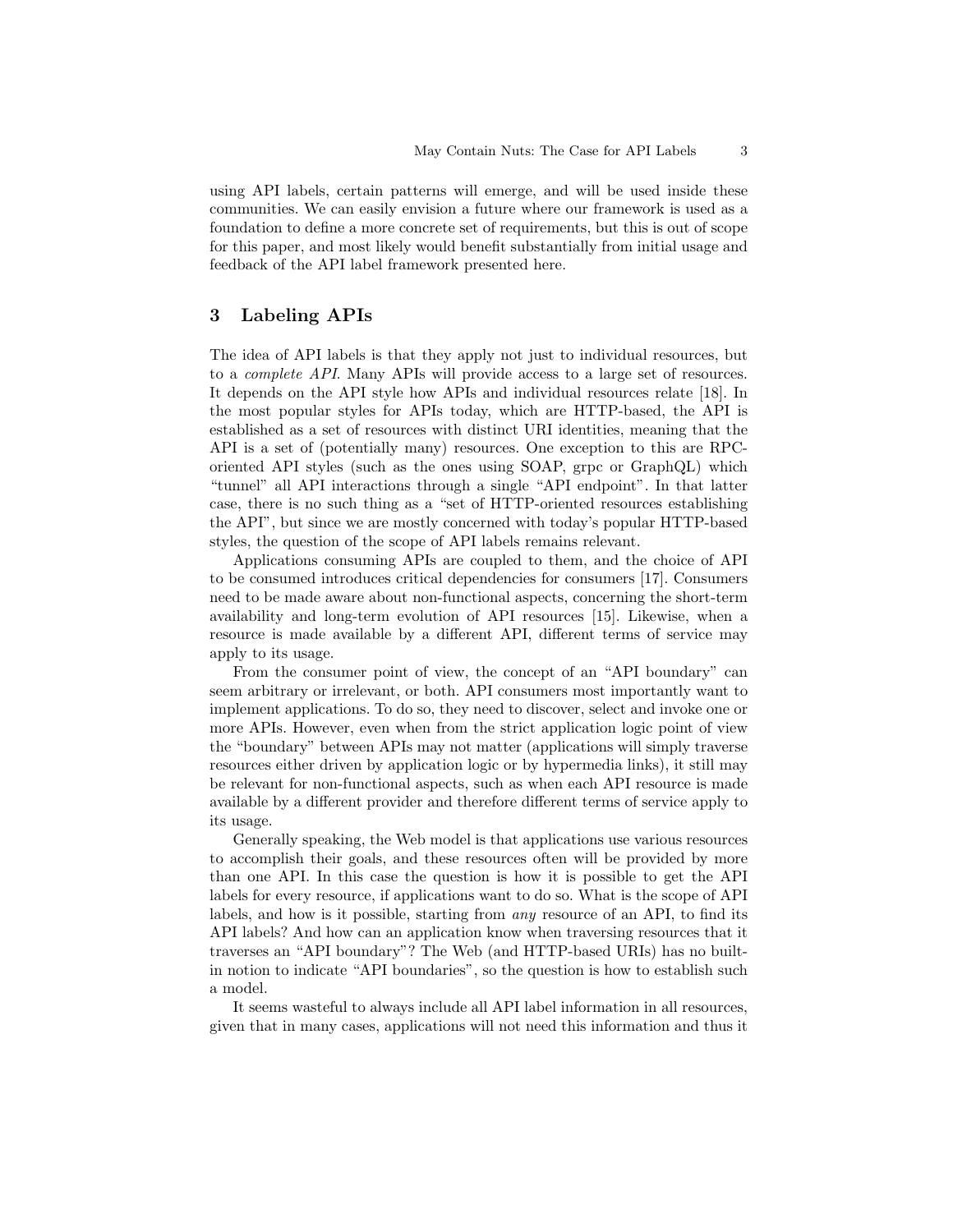would make API responses unnecessarily large. However, there are approaches how this can be done in more efficient ways, and currently there are two solutions available (OpenAPI Link Objects and Home Documents). It is important to keep in mind that it is up to an API designer to decide if and how they will use these techniques to make labels easy to find.

### 3.1 OpenAPI Link Objects

The API description language  $OpenAPI$  (formerly known as  $Swagger$ ) has added the concept of a link object with its first major release under the new name, version 3.0. Essentially, link objects are links that are defined in the OpenAPI description, and then can be considered to be applicable to specific resources of the API. In essence, this creates a shortcut mechanism where these links are factored out from actual API responses, and instead become part of the API description.

It is important to keep in mind that because of this design, the actual links in the OpenAPI link object never show up in the API itself; instead they are only part of the OpenAPI description. This design allows OpenAPI consumers to use these links without producing any runtime overhead, but it makes these links "invisible" for anybody not using the OpenAPI description and interpreting its link objects.

This design of OpenAPI thus can be seen as effective optimization, because it creates no runtime overhead. On the other hand, it limits self-descriptiveness and introduces substantial coupling by making the links in link objects exclusively visible to clients knowing and using the OpenAPI description.

For this reason, we believe that in environments where this coupling has been introduced already, OpenAPI link objects may be a good solution. This can be any environment where the assumption is that API consumers always know the OpenAPI descriptions of the APIs they are consuming. This may be a decision that is made in certain organizations or communities, but cannot be considered a design that is used in unconstrained API landscape.

In unconstrained API landscapes, it seems that the coupling introduced by making the knowledge and usage of all OpenAPI descriptions mandatory is substantial, and may be counterproductive to the self-describing and loosely coupled consumption of APIs. If the design goal is to focus on self-description and loose coupling, then OpenAPI link objects probably are not the best choice, and instead the approach of home documents may be the better one.

#### 3.2 Home Documents

An alternative model to that of OpenAPI is established by the mechanism of home documents [16]. The idea of home documents is that there is a "general" starting point" for an API. This starting point can provide a variety of information about the API, including information about its API labels. The home document then can be linked to from API resources, and there is a specific home link relation that is established as part of the home document model.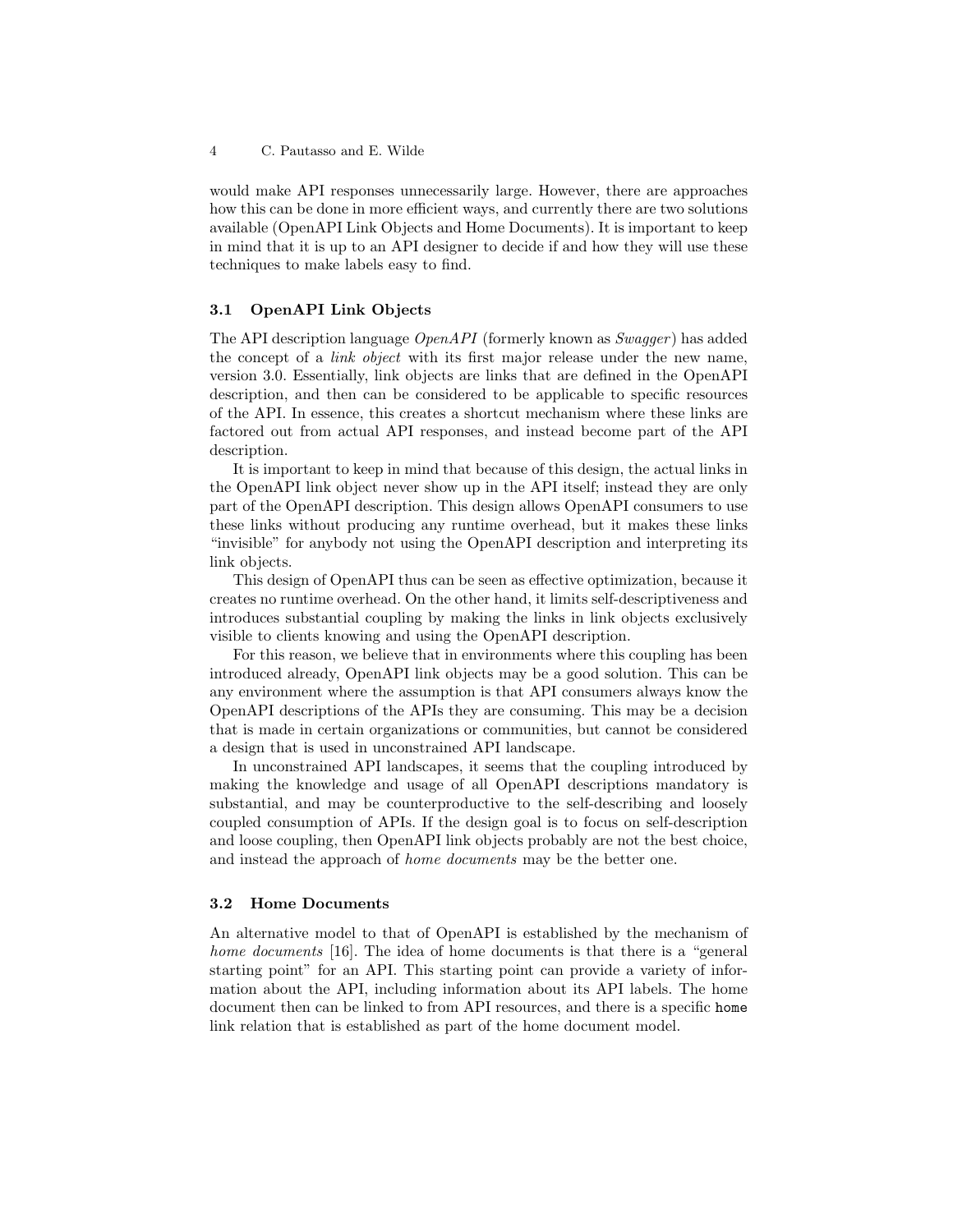Using this model, all resources of an API can provide one additional link, which is to the API home document. The home document then becomes the starting point for accessing any information about the API, including an API's labels. This model means that there is an overhead of one link per resource. However, given modern mechanisms such as HTTP/2.0 header compression, it seems that this overhead is acceptable in the majority of cases, even if that link is not so much a functional part of the API itself, but instead provides access to metadata about the API.

One of the advantages of the idea of home documents and providing home links for resources is that this makes the API (or rather its resources) truly selfdescribing: Consumers do not need any additional information to find and use the information about an API's home document.

One downside to this model is that home documents are not yet a stable standard used across many APIs. The draft has been around for a while and has evolved over time, but it is not guaranteed that it will become a stable standard. One other hand, since this work is rooted in general Web architecture, even without the specification being a stable standard already using it is acceptable, and in fact this is how many IETF standards are conceived: drafts are proposed, already adopted by some, and the eventual standard then is informed by gathering feedback from those who already have gained experience with it.

### 4 Trusting API Descriptions and Documentations

API labels provide a human-readable format to summarize API descriptions including hyperlinks to relevant documentation and specifications. API labels are also meant to be machine processable to provide the basis for automated support for API landscape visualization and filtering capabilities.

One example for this are the link relation types for Web services [26]. These could be readily used as API labels (if they are made discoverable through the general API label mechanism). Some of the resources are likely just humanreadable (for example API documentation provided as PDF), while other resources might be machine-readable and to some extent even machine-understandable (for example API description provided as OpenAPI which can be used by testing and documentation generation tools).

API labels are not meant to provide a complete specification of APIs and replace existing languages and service discovery tools. Instead, they are designed to include information that is currently not found in API descriptions as written by service providers, because this information may include claims that need to be verified by trusted third parties. Additionally, the summary described in the label can lead to more detailed original sources that can be used to confirm the validity of the summarized information.

While it is in a provider's best interest to provide a correct representation of its APIs functional characteristics (operation structure, data representation formats, suggested interaction conversations) so that clients may easily consume the API appropriately, questionable providers may be tempted to misrepresent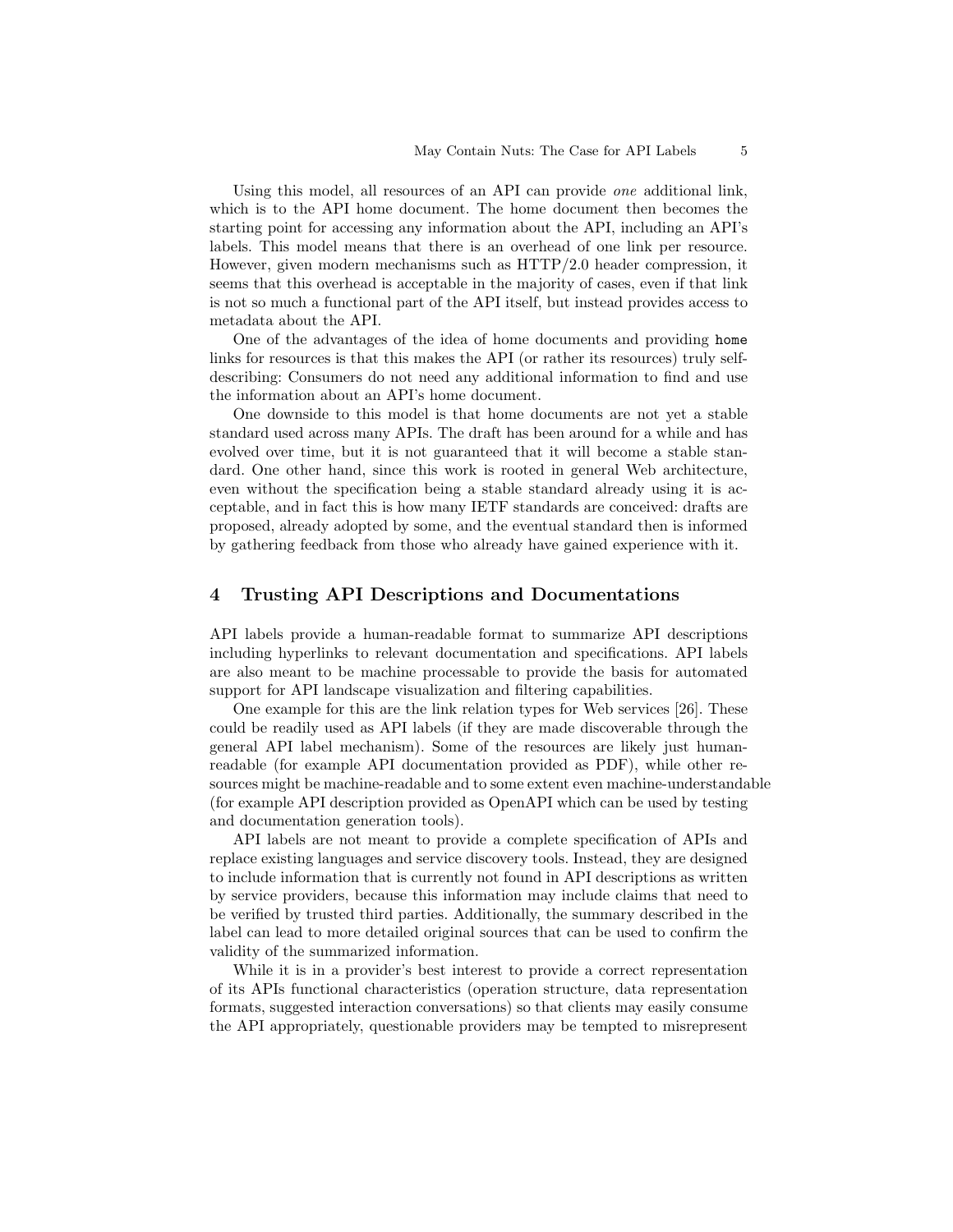#### 6 C. Pautasso and E. Wilde

some of the Quality of Service levels they may be capable of guaranteeing. Hence labeling APIs could provide the necessary means to certify and validate the provided API metadata information complementing other means to establish and assess the reputation of the API provider [3]. This is a rather challenging task that would require to deal with a number of non-trivial issues.

For example, how would consumers establish trust with a given API label certification authority? Is one centralized authority enough or should there be multiple ones taking into advantage the decentralized nature of the Web [6]? If multiple parties can certify the same API, how should consumers deal with conflicting labels? How to ensure labels can be certified in an economically sustainable way (are consumers willing to pay to get verified labels?) without leading to corruption (providers are willing to pay to get positive labels)? How would the authority actually verify the QoS claims of the provider? How to avoid that a provider obtains good results when undergoing a certification benchmark but poor performance during normal operations when servicing ordinary customer requests? How to ensure API labels are not tampered with? Should labels be signed by reference or by value?

While it is out of scope of this paper to deal with all of these issues, we believe some form of delegation where APIs reference labels via links to label resources hosted by third parties will be one of the key mechanisms to enable trust into certified API labels. This way, even if the label value itself is not provided by the API, but by using the delegation mechanism, we could still make it discoverable through the API.

## 5 Label Types

In order to be understandable, labels must follow a framework of well-defined types that can be "read" as API labels. Some of these may already exist as evolving or existing standards. The link relations for Web services discussed in the previous section can be considered potential API labels that are defined in an evolving standard. An example for an existing standard is the license link relation defined in RFC 4946 [20], which is meant to convey the license attached to resources made available through a service.

A label type identifies the kind of label information that is represented by attaching a label of this type. In principle, there are three different ways of how label types can communicate label information to consumers:

– By Value: If the label is simply an identifier, then the meaning of the label is communicated by the label value itself. The question then is what the permissible value space is (i.e., which values can be used to safely communicate a well-defined meaning between label creators and label readers). The value space can be fixed and defined by enumerating the values associated with the label type, or it can be defined in a way so that it can evolve. This second style of managing an evolving value space often is implementing through registries [25], which effectively decouples the definition of the label type and the definition of its value space.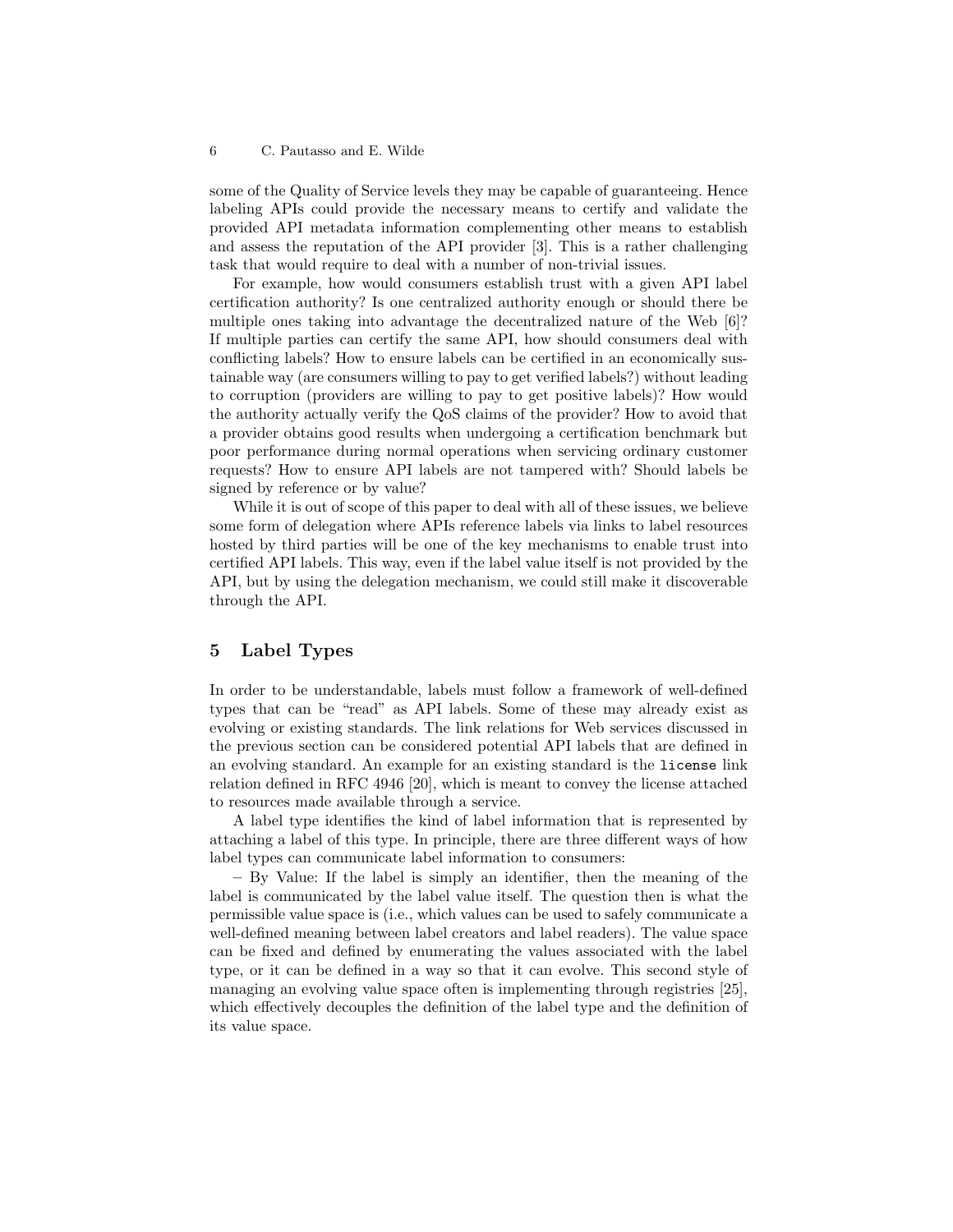– By Format: If the label is intended to communicate its meaning by reference, then it will link to a resource that represents the label's meaning. It is possible for label types to require that the format is always the same, and must be used when using that label. This is what P3P (the example mentioned earlier) did, by defining and requiring that P3P policies always must be represented by the defined format. This approach allows to build automation that can validate and interpret labels, by depending on the fact that there is one format that must be used for a given label type.

– By Link: It is also possible to not require the format being used. This is the most webby and open-ended approach, where a label links to a resource representing the label's value, but the link does not pre-determine the format of the linked resource. This approach has the advantage that label value representations can evolve and new ones can be added when required, but it has the disadvantage that there is no a priori interoperability of label producers and label consumers.

Returning to the examples given above, it becomes obvious that the existing mechanisms discussed so far that could be considered to be used as API labels already use different approaches from this spectrum. The link relation for licenses [20] is based on the assumption that a license is identified by value, thus requiring licenses to be identified by shared URI identifiers. P3P [7] defines its own format that has to be used for representing P3P labels. The link relations for Web services [26] identify information by link, and do not constrain the format that has to be used with those link relations.

## 6 API Label Examples

In this section we collect a preliminary list of API label types and values, characterizing several technical and non-technical concepts [27] which are meant to assist consumers during their API selection process. We have compiled this list based on the relevant literature, our experience, including feedback from our industry contacts.

– Invocation Style: This label defines on a technical level which kind style is required for clients to invoke the API. We distinguish between Synchronous RPC, Synchronous Callbacks, Asynchronous Events/Messages, REST, and Streaming.

– Protocol Interoperability: Which are the interaction protocols supported by the API? Which versions of the protocols? Examples values: SOAP, HTTP, GraphQL

 $-$  Privacy: Where is the data managed by the API stored? While clients do not care whether their data is stored in SQL or XML, they do worry whether their data is located in a different country and thus subject to different regulations.

– Service Level Agreement: Does an SLA explicitly exist? If it does: how is it enforced? are there penalties for violations? can it be negotiated? This helps to roughly distinguish between APIs without SLAs from APIs having an explicitly (formally or informally) defined SLA, which can be further annotated to highlight whether service providers make serious efforts to stand behind their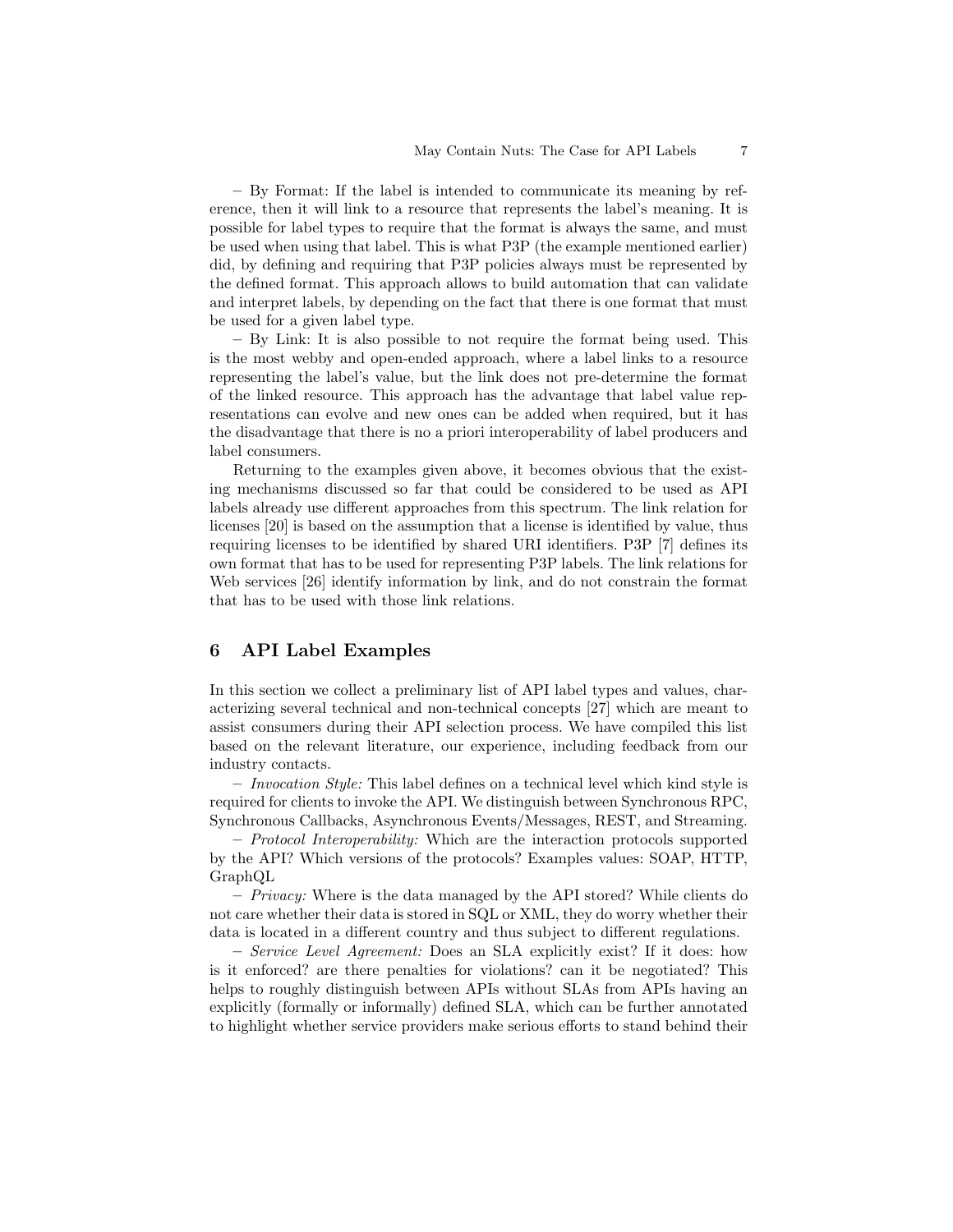#### 8 C. Pautasso and E. Wilde

promises and whether they are willing to adapt to client needs by negotiating the terms of the agreement with them as opposed to offering a number of predefined usage plans.

– Pricing: Also related to SLA, clients want to know: whether there a free price plan? Can the API paid price plans be considered as cheap, reasonable, or expensive? This label needs to be computed based on the client expectations or by comparing with similar APIs.

 $-$  Availability Track Record: Does the API provider explicitly promises high availability? How well does the promise (e.g., "five nines" or 99.999%) matches the reality? Is the API provider's availability improving or getting worse? Additionally, clients need to know how to set their timeouts before giving up and determining that the API is no longer available. The Availability Track Record should label APIs for which such information is explicitly found in the corresponding SLA.

– Maturity/Stability: The Maturity label should provide a metric to determine whether the API has reached flying altitude and can be considered as mature enough, i.e., it is likely to be feature complete and stable during the entire lifecycle of clients consuming it. This can be inferred from versioning metadata, or some kind of metric summarizing the API version history (e.g., the number of changes over time, or how many alternative versions of the same API are supported in parallel by the provider). Conversely, if APIs are not yet mature and unstable, clients would benefit from knowing how much time they have to react to breaking API changes. Different providers may allow different amounts of time between announcing changes and carrying them out. In a similar way, as APIs eventually disappear, does the provider support some notion of sunset metadata? Are API features first deprecated and eventually retired, or does the API provider simply remove features without any warning?

– Popularity: How many clients are using the API? Is this the mostly used API within the ecosystem/architecture? is it in the top 10 APIs based on daily traffic? or only very few clients rarely invoke it?

– Alternative Providers: Are there alternative and competing providers for the API? or there exists only one monopolistic provider? How easy is it to replace the service provider of the API? How easy is it to find a replacement API within minimal differences from the current one?

Additional label types describing energy consumption, sustainability, quality management (e.g. ISO 9001 compliance) or trust certificates are possible.

## 7 A Recipe for API Labels

As mentioned already, the exact way of how to implement labels is not yet standardized. In this paper, we discuss the parts that need to be in place to use API labels, but we do not prescribe one single correct way. In order to summarize these parts, and to give organizations looking at using API labels a useful starting point, we are summarizing the required parts in an "API label landscape". We also recommend specific ways of solving these individual issues. In particular,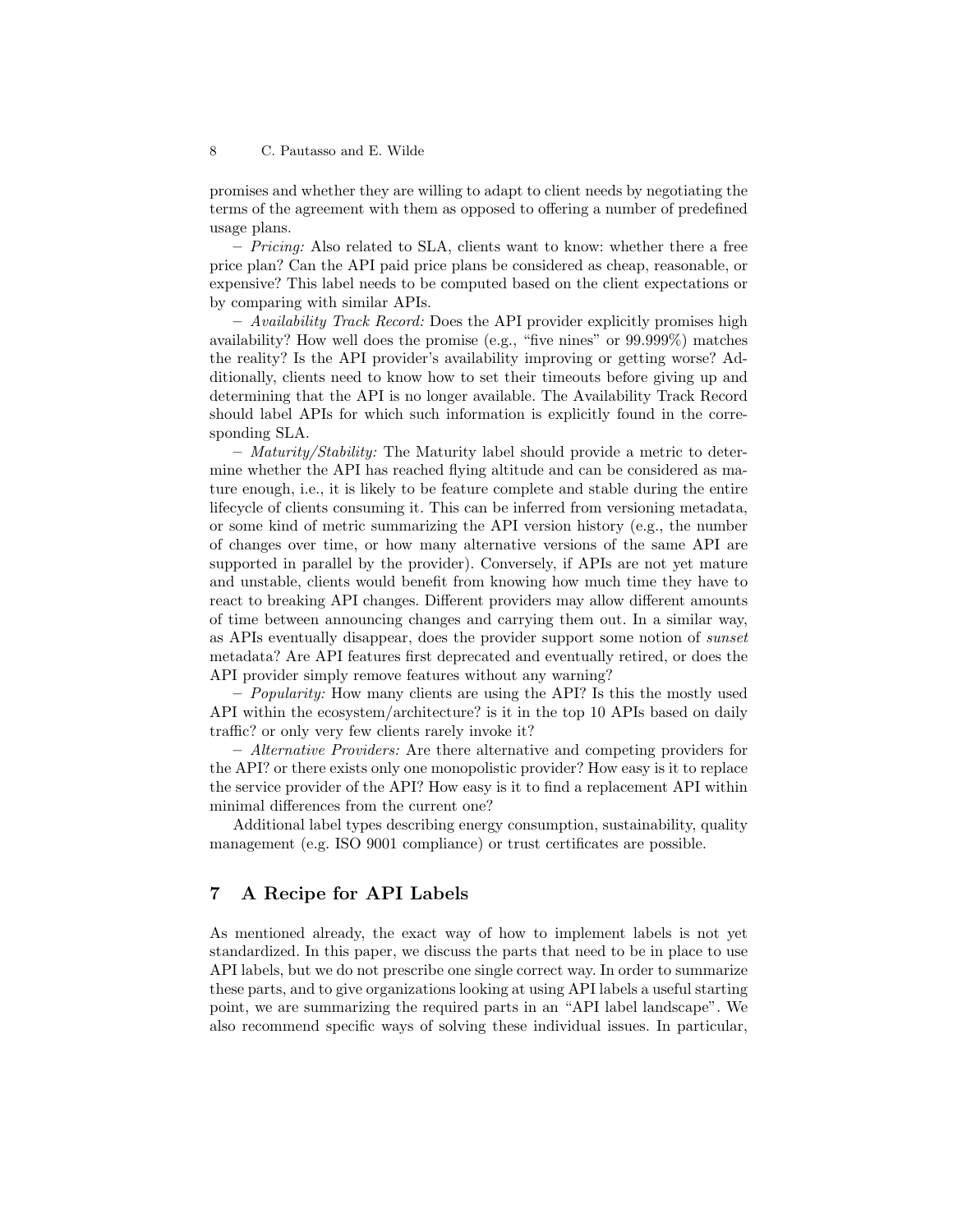Section 7.1 provides methods to make labels findable, and Section 7.2 provides methods to manage the types and the values of those findable labels so that the set of labels used in an API landscape can organically grow over time.

### 7.1 Findable Labels

In order for API labels to be usable and useful, they must be findable. One possibility is to manage them separate from APIs themselves, but this approach is likely to let APIs and their labels go out of sync easily. A more robust approach is to make API labels parts of APIs themselves, which allows labels to be managed and updated by the APIs themselves, and also allows labels to be found and accessed by those that have access to these APIs.

Using such an approach, making API labels findable amounts to allowing them to be accessed through the API. For this to be consistent across APIs, there need to be conventions that are used across APIs to find and access labels. What these conventions look like, depends on the style and technology of APIs. For HTTP APIs that are based on the resource-oriented or the hypermedia style of APIs this amount to providing resources that represent label information.

In terms of currently available practices, using home documents as described in Section 3.2 works well, if it is acceptable as a general API guideline to require APIs to provide home documents. If it is, labels still need to be made discoverable from that home document. We are suggesting to represent labels in a way that represents a set of labels, and that has the ability to "delegate" label representation to third parties, so that that scenarios like the ones discussed in Section 4 can be implemented.

#### 7.2 Extensible Label Sets

Once there is a defined way how labels can be found for APIs and, as suggested above, through the APIs themselves, then the next question is what types of labels can be found (Section 6 suggests a starting set of label types). It is likely that the set of label types is going to evolve over time, so the question is not only which types of labels to support, but also how to manage the continuous evolution of that set of types.

A flexible way to manage label sets is to use registries [25], as mentioned in Section 5. Once the necessary registry infrastructure is in place, registries need to be combined with policies so that values in the registry have a well-defined way how they evolve. For API label types and their corresponding values, a rather standard set of policies for registry management would most likely work well:

– Initial Set Any API label landscape will start with a set of initial label types. This set should be the "minimal viable product", meaning that it is more important to get API label use off the ground, than to have the perfectly curated set of label types. Likewise, the initial values of each label type will be chosen among values with a fixed and well-understood meaning.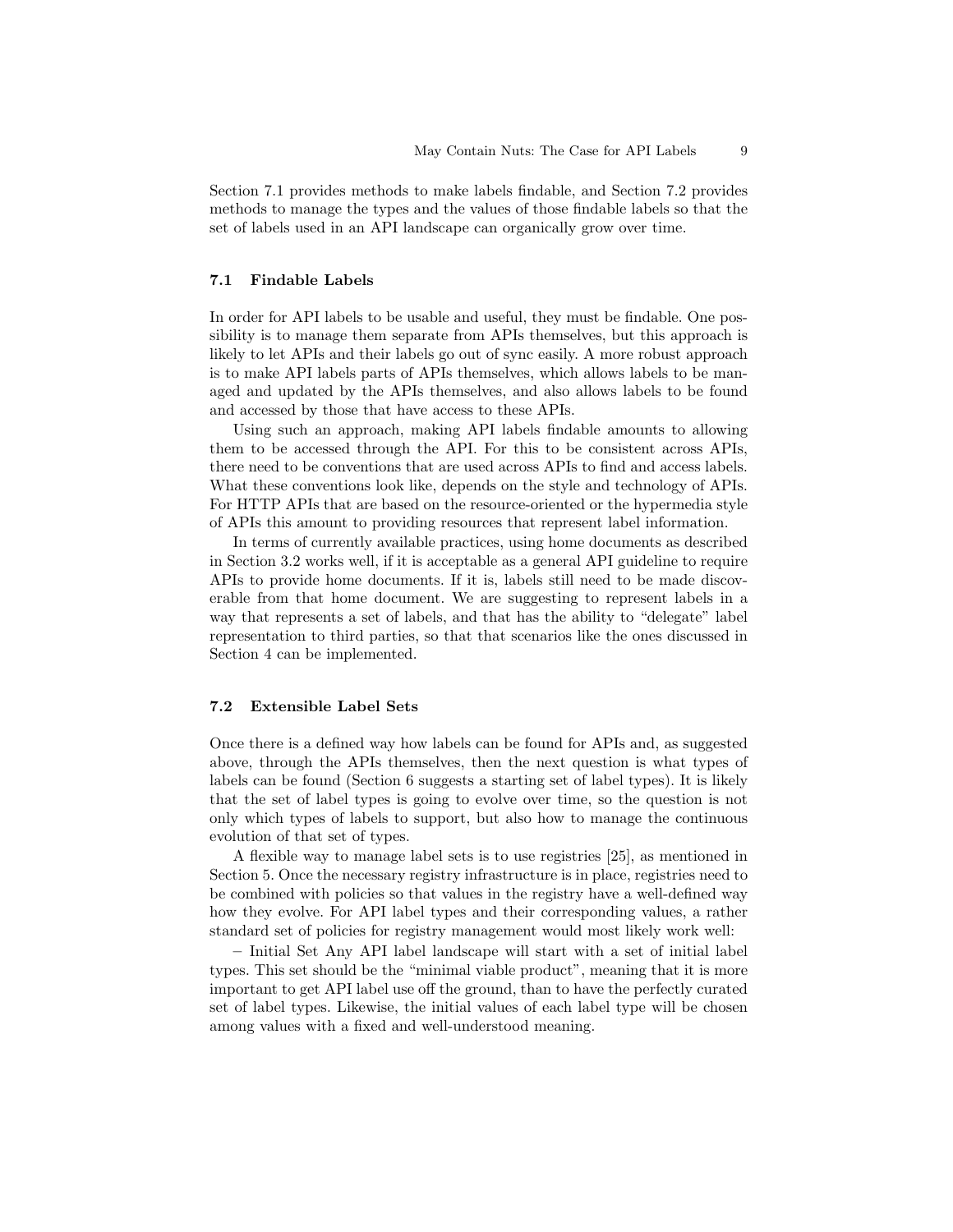#### 10 C. Pautasso and E. Wilde

– Additions after community review and consensus: The label landscape will continually grow, with new label types and values being added as required. Additional label types should have some motivation documented, and that motivation should be the starting point for a community review. If there is sufficient consensus to add the type, it is added to the set of existing label types. In a similar way, new values should undergo some review so that they broadly follow the general idea of the label type, and ideally do not created overlaps or conflicts with existing entries.

– Semantics of registered label types and values do not change: API labels should always mean the same, so the meaning of an API label type should never be changed. Once it has been registered, users will start using it and will depend on its registered meaning, so changing its meaning would be a breaking change for all uses of the API label. One exception to this rule is that it is possible to clarify and correct the meaning of a registered label value, but this should be used very carefully because any change being made to a label values meaning should retroactively invalidate or change the way how a label value has been used before.

– Registered label types and values cannot be removed, but can be retired: Label types should never change meaning, but their usage may not be supported or required anymore. If that is the case, there should be a mechanism how a label type or value can be marked as deprecated in the registry, so that it becomes clear that this label may appear, but that it should not be actively used anymore. As opposed to removing it from the registry, the semantics of the deprecated value remain registered and available, allowing everybody to still look up what an assigned label type or value means. However, the status also makes it clear that this value should not be used for new labels.

While this recipe for managing label types and values is not the only possible way, it ensures that label management can evolve, and does not suffer from breaking changes along the way. This is thanks to the combination of stable semantics, and the policies on how to evolve them. Because this is a general pattern how to achieve robust extensibility, a very similar recipe can be used to manage the evolution of the value space of individual labels.

## 8 Conclusion

In this position paper we have made the case for API Labels. Labeling APIs is driven by the real world needs of consumers to quickly assess the main quality attributes of an API and its provider, which are likely to affect the consumer application built using the API in the long term. We have proposed the API Label Framework (ALF): a framework based on the "API the APIs" principle to make API self-descriptive by attaching API labels as metadata to API resources. We also included an initial proposal for a number of possible label types. Some of these can be automatically derived by summarizing information found in API descriptions written by the providers. Other require some external input by a third-party authority. For API Labels to become a trusted mechanism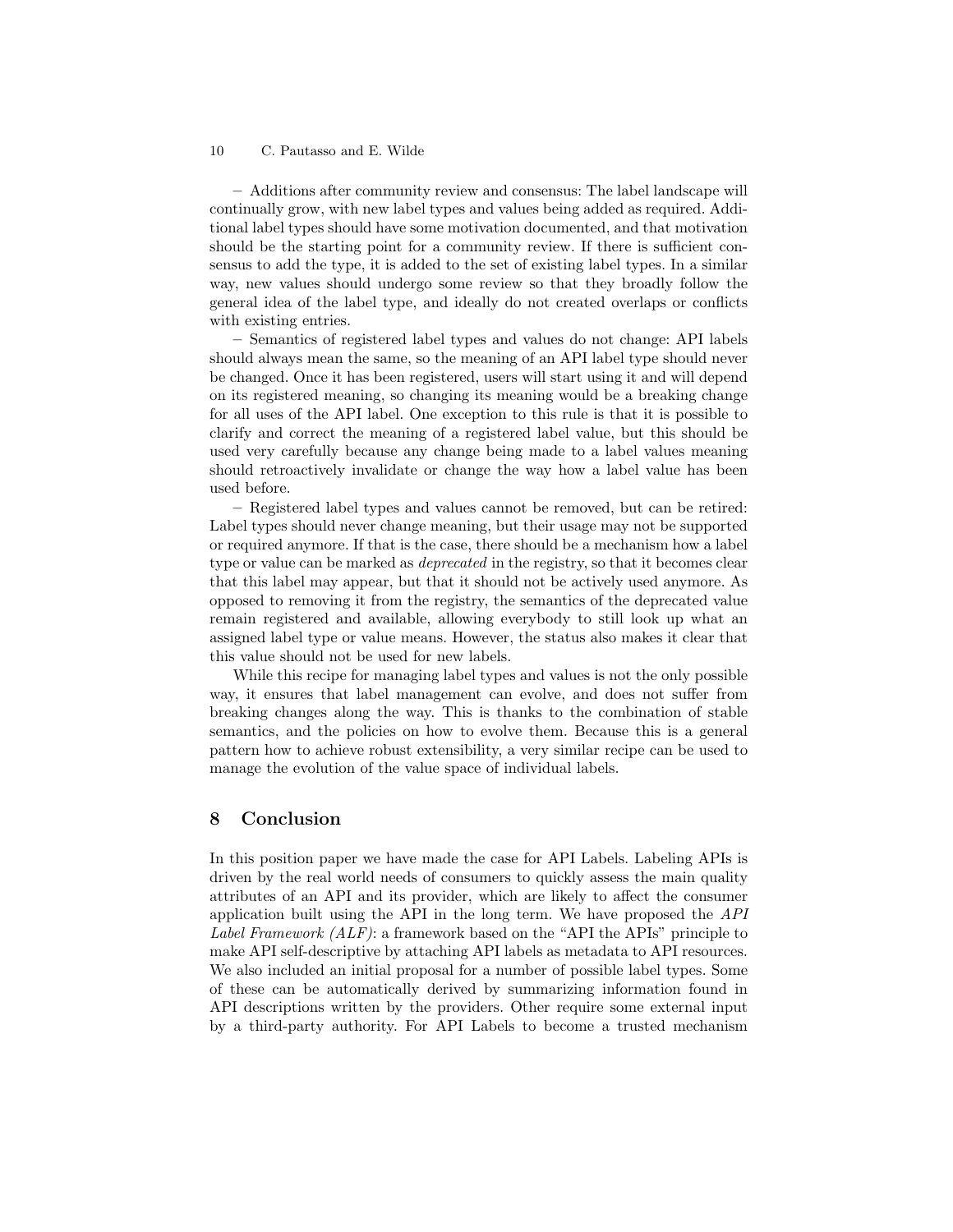for API annotation, comparison and selection, there needs to be a verification and validation process which guarantees that consumers can trust the "facts" mentioned in the label.

## 9 Future Work

As part of future work we plan to make labels self-describing by creating identifiers for each label type you want to support and make label values self-describing by clearly defining the value space for each label. Tooling will be required to automatically extract labels and validate the consistency of labels with the corresponding detailed API descriptions so that API owners can easily test their labels and see how they are working. Once a number of machine-readable API labels become available, tooling to crawl labels will make it easier for developers to explore the "label graph" of the labels that one or more API providers define.

Also policies around label changes will need to be established so that it is well-defined when and how to expect label updates and how these are communicated by tracking the history of a given API. Given that label types and values themselves will likely evolve, it will be important to determine how the set of possible known values is defined and where can the identified label types can be reused from. Registries [25] for API labels and possibly their value spaces are like to play a key role for addressing this challenge.

## References

- 1. Atkinson, L., Rosenthal, S.: Signaling the green sell: the influence of eco-label source, argument specificity, and product involvement on consumer trust. Journal of Advertising 43(1), 33–45 (2014)
- 2. Becker, T.: To what extent are consumer requirements met by public quality policy? In: Quality policy and consumer behaviour in the European Union., pp. 247– 266. Wissenschaftsverlag Vauk Kiel KG (2000)
- 3. Bidgoly, A.J., Ladani, B.T.: Benchmarking reputation systems: A quantitative verification approach. Computers in Human Behavior 57, 274 – 291 (2016). https://doi.org/https://doi.org/10.1016/j.chb.2015.12.024
- 4. Booth, D., Liu, C.K.: Web Services Description Language (WSDL) Version 2.0 Part 0: Primer. World Wide Web Consortium, Recommendation REC-wsdl20-primer-20070626 (June 2007)
- 5. Caswell, J.A., Mojduszka, E.M.: Using informational labeling to influence the market for quality in food products. American Journal of Agricultural Economics 78(5), 1248–1253 (1996)
- 6. Chu, Y.H., Feigenbaum, J., LaMacchia, B., Resnick, P., Strauss, M.: REFEREE: Trust management for Web applications. Computer Networks and ISDN systems 29(8-13), 953–964 (1997)
- 7. Cranor, L.F.: Web Privacy with P3P. O'Reilly & Associates, Sebastopol, California (September 2002)
- 8. García, J.M., Fernandez, P., Pedrinaci, C., Resinas, M., Cardoso, J.S., Cortés, A.R.: Modeling Service Level Agreements with Linked USDL Agreement. IEEE Trans. Services Computing 10(1), 52–65 (2017). https://doi.org/10.1109/TSC.2016.2593925